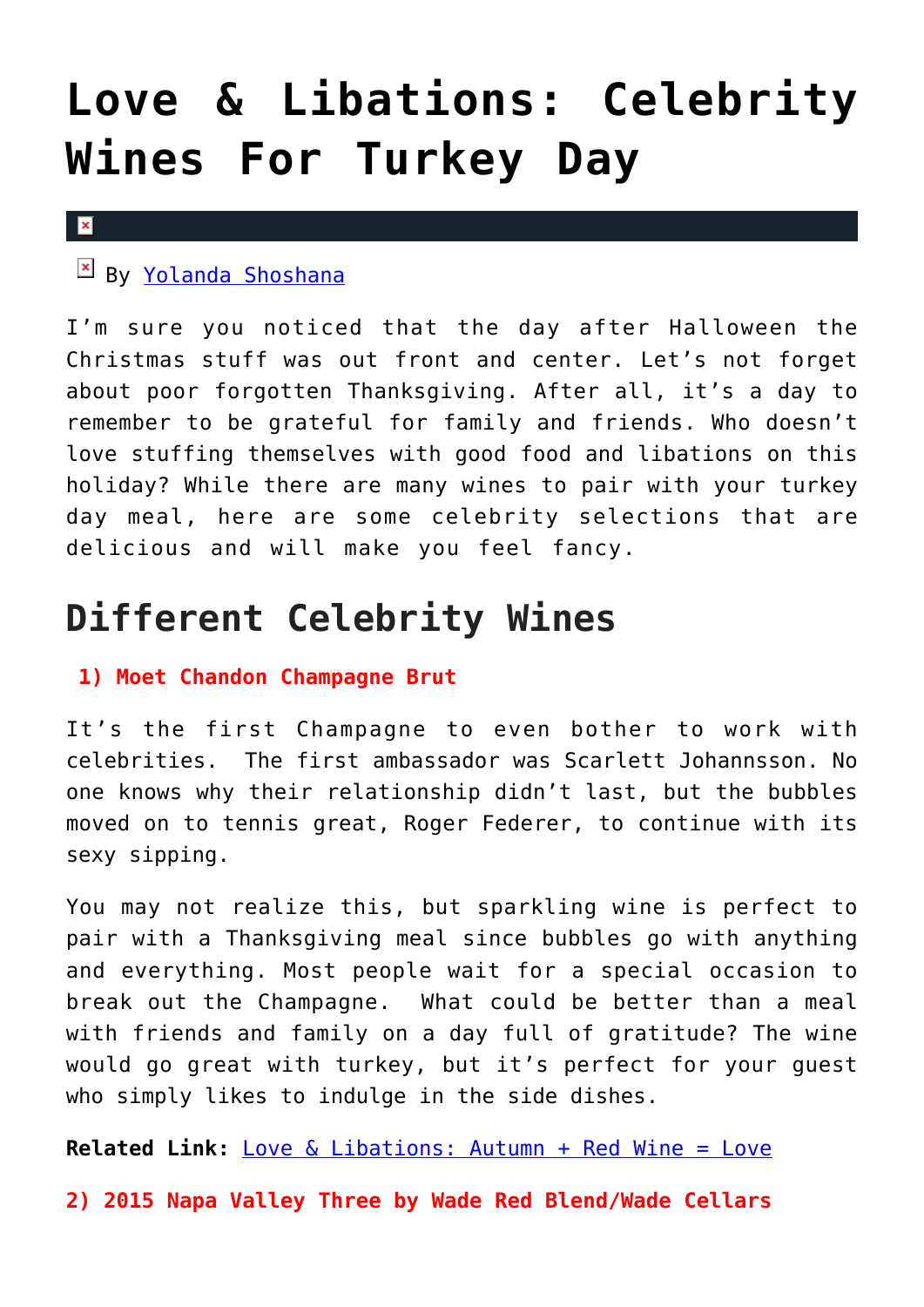NBA player, Dwayne Wade has a lot to be grateful for this Thanksgiving. He and his wife/actress, Gabrielle Union, has just welcomed a baby girl. Wade has even taken time off from games to welcome his daughter.

As some of you may know, Wade is part of the secret NBA wine club. He enjoys wine so much that he started his own luxury wine label called Wade Cellars. The Napa Valley Three has some of the best red grapes swirled together such as Malbec, Merlot, Syrah, and Zinfandel. The black fruit and floral notes would be perfect for celebrating the day with those you love.

### **Related Link:** [Love & Libations: Cocktails Inspired by](http://cupidspulse.com/127092/love-libations-cocktails-inspired-halloween/) [Halloween](http://cupidspulse.com/127092/love-libations-cocktails-inspired-halloween/)

#### **3) Lve Chardonnay/ Lve Collection by John Legend**

John Legend has been in the wine game for a few years now. He teamed with wine personality, Charles to create a wine that is elegant and sophisticated. Long story short, his wine is as smooth as his music. I would love to know what he and Chrissy Teigen pair his wines. Will she cook this Thanksgiving or have it catered now that she has two little ones? Whatever they do, I assume wine will be in hand.

This California produced wine would be a delight with your turkey and for those who are vegetarians at your table. It's full and rich with notes of butter and toasted almonds. It's the perfect pairing and works well with a good playlist featuring some of John's music.

**Related Link:** [Love & Libations: Palate Pleasing Pairings &](http://cupidspulse.com/121605/palate-pleasing-pairings-celebrity-couple-inspiration-for-thanksgiving-day/) [Celebrity Couple Inspiration for Thanksgiving Day](http://cupidspulse.com/121605/palate-pleasing-pairings-celebrity-couple-inspiration-for-thanksgiving-day/)

#### **4) Miraval** *Rosé***/ Chateau Miraval Cotes de Provence**

While the love may be over between Brad Pitt and Angelina Jolie their wine remains something to fall in love with. When they released the *rosé* it sold out in minutes. When the couple